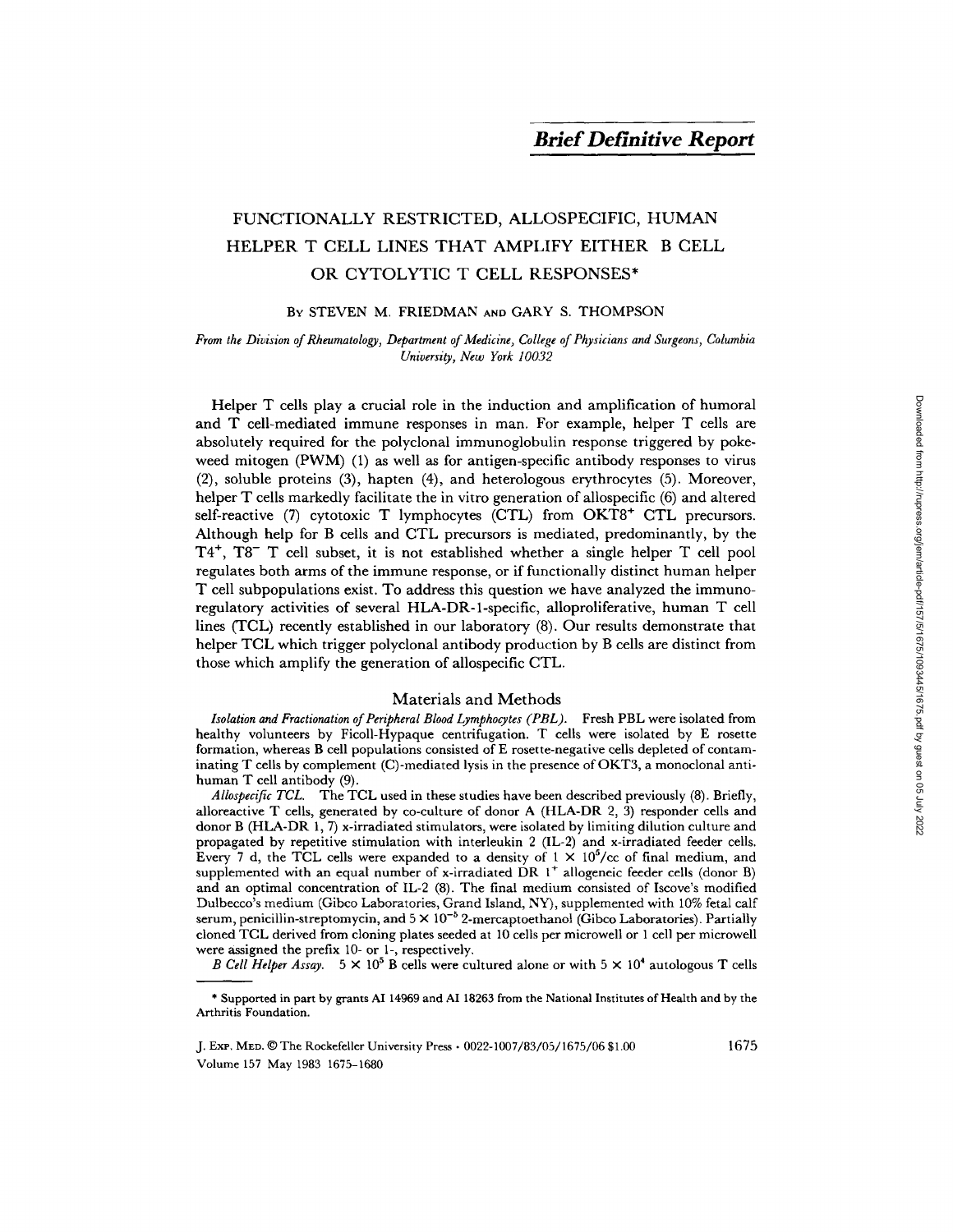or TCL cells in 0.5 cc of final medium. After 6 d of incubation at 37 $^{\circ}$ C in a 95% air, 5% CO<sub>2</sub> humid atmosphere, cultures were assayed for polyclonal B cell activation using the reverse hemolytic plaque assay (10). For each culture, three separate 100-µl aliquots were assayed and the data expressed as plaque-forming cells (PFC) per culture. SEM for all PFC results were  $<$ 10%

*CTL Helper Assay.* Each sensitization culture consisted of 12 replicate microwells (Linbro MR-2; Flow Laboratories, Inc., Hamden, CT) containing  $2 \times 10^5$  responder T cells and  $1 \times$  $10^5$  x-irradiated (1,500 rad) stimulator cells suspended in 0.2 cc of final medium. In all studies, responder T cells were autologous to the allospecific TCL (i.e., derived from donor A). Stimulator populations consisted of fresh autologous (donor A) or DR  $1^+$  allogeneic (donor B) PBL, or TCL cells that had been cultured with x-irradiated donor B feeder cells for 7 d as described above. As a negative control, x-irradiated donor B PBL, which had been cultured alone for 7 d, were used as stimulators. After 6 d, sensitization cultures were harvested and assayed, in triplicate, at the killer to target  $(K/T)$  ratios indicated for cytotoxicity against  ${}^{51}Cr$ labeled targets in a standard 4-h  $^{51}$ Cr-release assay. Results are presented as percent lysis  $\pm$ SEM. The surface phenotype of the cytotoxic effector cells was determined by C-mediated lysis in the presence of ascites, OKT4, or OKT8 as previously described (7).

## Results

The allospecific TLC used in these studies have been described previously (8). Each is comprised exclusively of T cells belonging to the  $T4^+$ ,  $T8^-$  subset and proliferates specifically to allogeneic stimulator cells bearing the HLA-DRw 1 antigen. In addition, many of these TCL (10-31, 10-36, 10-41, and 1-7) provide major histocompatibility complex (MHC)-restricted help for B cell differentiation. Thus, co-culture of TCL cells with DRw  $1^+$ , but not DRw  $1^-$ , B cells results in a vigorous polyclonal PFC response as measured in the reverse hemolytic plaque assay. Although MHC restricted at the inductive level, helper TCL cells that have been activated by  $DRw_1^+$ stimulators can trigger the differentiation of "bystander"  $DRw 1^- B$  cells (8).

In contrast, other DRw 1-specific TCL (e.g., 1-8 and 10-33) did not provide help for B cells, suggesting that they may be involved in other aspects ofimmunoregulation. We were, therefore, interested to determine if these TCL could provide help for T cell responses and in particular for the generation of cytotoxic T cells. To this end, TCL cells that had been "fed" x-irradiated DRw  $1^+$  allogenic cells 7 d previously were harvested, washed, x-irradiated, and co-cultured with freshly isolated autologous T cells. After 6 d, the allospecific cytotoxic response generated in these cultures was assayed. This sensitization protocol was chosen for two reasons. First, we have shown that DRw  $1^+$  feeders provide a powerful antigen-specific stimulus that activates and enhances the growth of the allospecific TCL cells (8). Second, after several days in culture, x-irradiated feeder cells are poorly immunogenic, therefore permitting any helper influence mediated by the TCL cells to be more readily evaluated.

As shown in Table I, precultured donor B allogeneic feeders, either alone or in the presence of 1-7 or 10-31 TCL cells, are poor stimulators of an alloreactive CTL response. In contrast, precultured donor B feeders, in conjunction with 1-8 TCL cells, stimulate a eytotoxic response against donor B targets that is equivalent to that triggered by fresh allogeneic stimulators. The effector CTL generated in these sensitization cultures are OKT8<sup>+</sup> (Table II) and specific for Class I MHC (HLA-A 23) determinants expressed on the allogeneic feeder cells (Table III). Moreover, TCL 1-8 cells can enhance the cytotoxic response directed against  $DRw 1^-$  cells present in the sensitization culture, suggesting that these TCL may act through the elaboration of nonspecific helper factor(s) (data not shown). In summary, TCL 1-8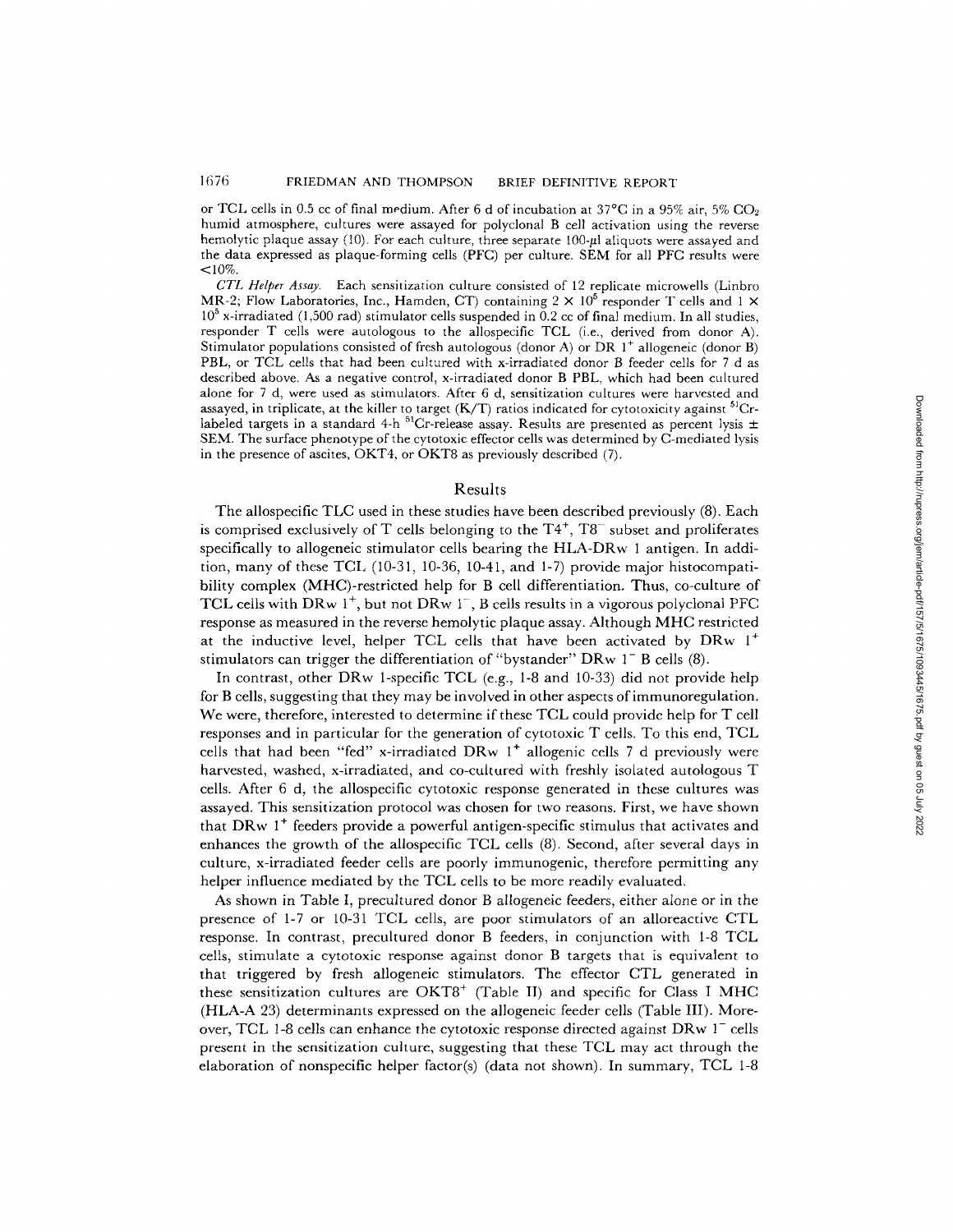| Description of culture |                                  | Percent lysis $\pm$ SEM on targets |                |                |                |  |
|------------------------|----------------------------------|------------------------------------|----------------|----------------|----------------|--|
|                        |                                  | A                                  | в              |                |                |  |
| Responder              | X-irradiated stimulator          | $K/T$ , 40:1                       | $K/T$ , 40:1   | $K/T$ , 20:1   | $K/T$ , 10:1   |  |
| $E^+$                  | Donor A                          | $-0.5 \pm 0.7$                     | $-3.5 \pm 1.4$ | $0.1 \pm 2.2$  | <b>NT</b>      |  |
| $E^+$                  | Donor B                          | $-1.1 \pm 0.9$                     | $23.1 \pm 1.8$ | $12.7 \pm 1.6$ | $5.7 \pm 1.4$  |  |
| $E^+$                  | Donor B feeders                  | $-2.3 \pm 1.4$                     | $4.4 \pm 0.5$  | $2.6 \pm 1.1$  | $-0.3 \pm 1.7$ |  |
| $E^+$                  | $TCL$ 1-7 + Donor B<br>feeders   | NT                                 | $6.1 \pm 2.3$  | $-0.4 \pm 1.3$ | $-2.4 \pm 1.2$ |  |
| $E^+$                  | $TCL$ 1-8 + Donor B<br>feeders   | $-1.2 \pm 0.4$                     | $19.4 \pm 0.4$ | $10.9 \pm 2.0$ | $4.9 \pm 0.4$  |  |
| $E^+$                  | TCL $10-31 +$ Donor B<br>feeders | NT                                 | $1.5 \pm 0.2$  | $0.6 \pm 0.7$  | $0.1 \pm 0.4$  |  |

**TABLE I**  *Amplification of Allospecific Cytotoxicity by TCL 1-8* 

Responder T cells, autologous to the TCL, were co-cultured with fresh x-irradiated autologous (donor A) or allogeneic (donor B) PBL, x-irradiated allogeneic PBL feeders precultured alone for 7 d (donor B feeders) or TCL cells that had been precultured for 7 d with x-irradiated B feeders. TCL stimulators were x-irradiated before use as stimulators. After 6 d, cytotoxicity on 51Cr-labeled PBL targets was measured at the K/T ratios indicated. NT, not tested.

| TABLE II<br>Cytotoxic Effector Cells are OKT8+ |                                      |                |                |                |  |  |
|------------------------------------------------|--------------------------------------|----------------|----------------|----------------|--|--|
|                                                | Percent lysis $\pm$ SEM of B targets |                |                |                |  |  |
| Treatment of killer<br>cells                   | K/T ratio                            |                |                |                |  |  |
|                                                | 40:1                                 | 20:1           | 10:1           | 5:1            |  |  |
| Ascites $+ C$                                  | $45.9 \pm 4.5$                       | $37.1 \pm 4.9$ | $22.6 \pm 3.2$ | $11.2 \pm 1.2$ |  |  |
| $OKT 4 + C$                                    | $50.4 \pm 4.2$                       | $44.5 \pm 1.4$ | $30.3 \pm 0.4$ | $16.9 \pm 7.1$ |  |  |
| $OKT8 + C$                                     | $7.1 \pm 2.2$                        | $2.4 \pm 1.3$  | $2.6 \pm 0.8$  | $0.2 \pm 0.8$  |  |  |

Responder T cells were co-cultured with x-irradiated 1-8 TCL cells that had been precuhured for 7 d with B feeders. After 6 d, the culture was harvested, divided into three groups and treated with a 1:250 dilution of ascites, OKT4, or OKT8 in the presence of C. Each group was washed, counted, and assayed at the K/T ratio indicated for cytotoxicity on <sup>51</sup> Cr-labeled B target cells.

| TABLE III |                                                                  |  |  |  |  |
|-----------|------------------------------------------------------------------|--|--|--|--|
|           | CTL Induced by TCL 1-8 are Specific for Class I MHC Determinants |  |  |  |  |

|              | Target<br>cell<br>donor |                      |         |             | Percent lysis $\pm$ SEM on targets |                |                |
|--------------|-------------------------|----------------------|---------|-------------|------------------------------------|----------------|----------------|
|              |                         | Target cell HLA type |         | $K/T$ ratio |                                    |                |                |
|              |                         | A                    | B       | <b>DRw</b>  | 40:1                               | 20:1           | 10:1           |
| Experiment 1 | A                       | 2,3                  | 12,35   | 2,3         | $3.1 \pm 1.2$                      | NT             | $0.8 \pm 0.3$  |
|              | B                       | 3,23                 | 12,21   | 1,7         | $56.9 \pm 6.3$                     | NT             | $27.1 \pm 2.2$ |
|              | C                       | 1,2                  | 8,w44   | 3,5         | $3.9 \pm 1.4$                      | NΤ             | $2.2 \pm 0.5$  |
|              | D                       | 23.26                | 14.w44  |             | 24.1 $\pm$ 3.7                     | NT             | $9.3 \pm 1.6$  |
|              | E                       | 3.w33                | 27. w35 | 1,5         | $2.6 \pm 0.8$                      | NT             | $1.4 \pm 0.2$  |
| Experiment 2 | B                       | 3,23                 | 12,21   | 1,7         | $56.5 \pm 3.5$                     | $34.7 \pm 2.2$ | $20.0 \pm 2.4$ |
|              | F                       | 26,29                | 16.35   | 4,5         | $9.2 \pm 3.1$                      | $5.8 \pm 1.4$  | $0.6 \pm 0.3$  |
|              | G                       | 23,26                | 16.21   | 4,7         | $49.4 \pm 3.7$                     | $30.4 \pm 1.6$ | $13.5 \pm 2.6$ |

Responder T cells were co-cultured with x-irradiated 1-8 TCL cells that had been precultured for 7 d with B feeders. After  $6$  d, the culture was harvested and assayed at the K/T ratios indicated for cytotoxicity on a panel of  $51Cr$ -labeled target cells of known HLA haplotype. NT, not tested.

cells appear to provide a "second signal" for CTL precursors that have been partially activated by interaction with antigen.

It is striking that TCL 1-8, which amplifies allospecific CTL responses, is minimally active in the B cell helper assay, while TCL 1-7 and 10-31, which provide potent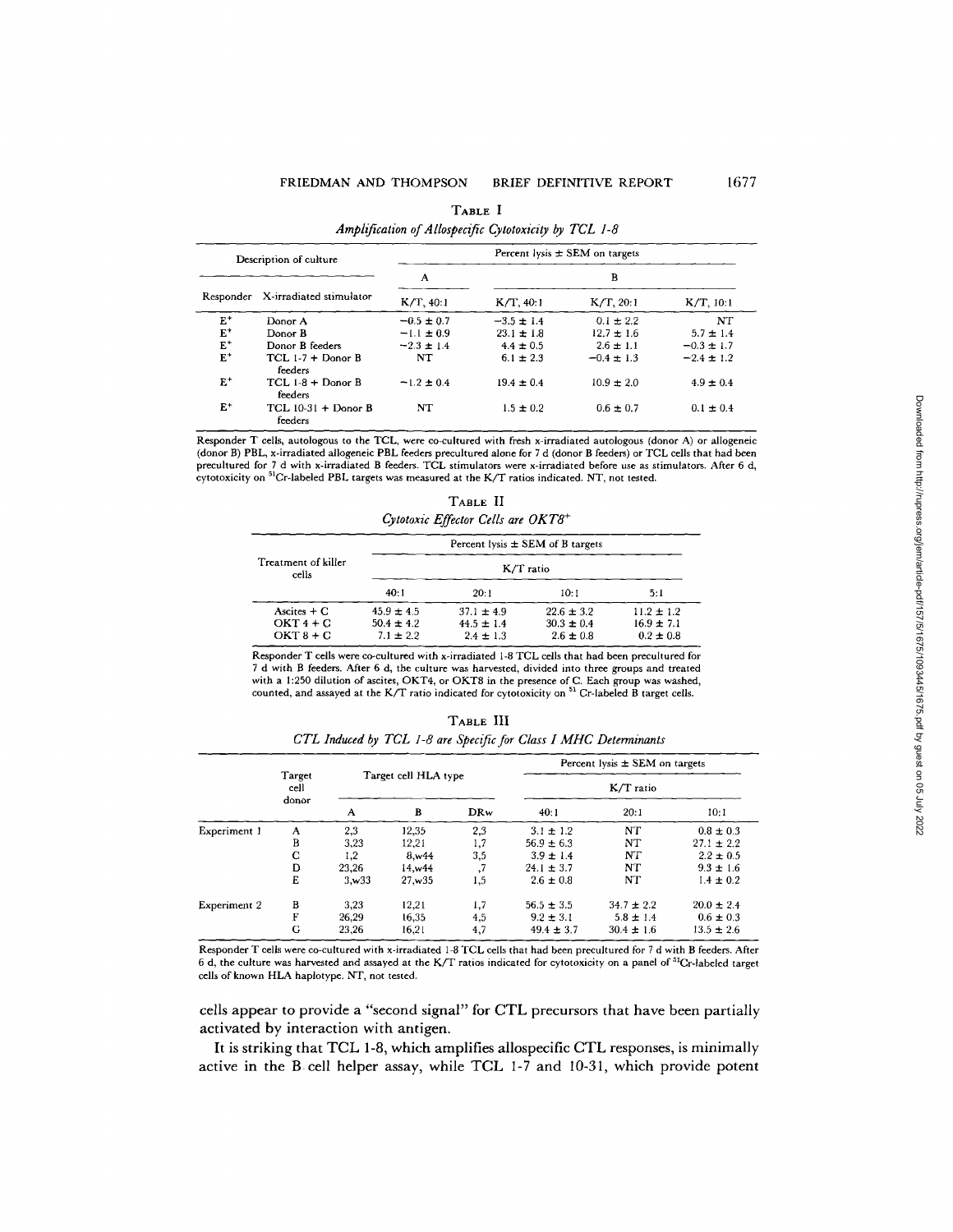

Fro. 1, Reciprocating helper activities of allospecific TCL. Four DRw-l-specific TCL, cultured for 7 d with donor B feeders, were harvested, washed, and assayed for B cell- and CTL-directed helper activity. (Top)  $5 \times 10^5$  DRw 1<sup>+</sup> B cells (donor B) were cultured alone or with  $5 \times 10^4$ autologous T ceils or the various TCL cells. After 6 d, cultures were assayed for PFC activity. (Bottom) Responder T cells, co-cultured with the following x-irradiated stimulator populations, were assayed for cytotoxicity on  ${}^{51}$ Cr-labeled donor B targets: fresh donor B stimulators (O); TCL 1-8 (**m**); 10-33 ( $\bullet$ ); 10-36 ( $\bullet$ ); 10-41 ( $\Delta$ ).

DRw-restricted help for B cells, do not activate CTL precursors. These results suggest that allospecific human T cells may mediate distinct, reciprocating helper activities. To pursue this point, we extended our studies to include other DRw-1-specific TCL available in our laboratory and assayed simultaneously for B cell- and CTL-directed helper activity. As shown (Fig. 1, top), TCL 10-36 and 10-41, but not 10-33 or 1-8, effectively trigger a polyclonal PFC response by  $DRw 1<sup>+</sup> B$  cells. In contrast, TCL 10-33 and 1-8 markedly enhance the generation of allospecific CTL, whereas TCL 10-36 and 10-41 do not provide T cell help (Fig. 1, bottom).

### Discussion

This report describes the identification of two types of  $OKT4^+$ ,  $DRw-1$ -specific, alloproliferative human TCL that mediate distinct, reciprocating helper functions. One preferentially triggers the differentiation of B cells into PFC, while the other selectively amplifies allospecific CTL responses. It is likely that these TCL differ with respect to the helper molecules which they elaborate. Thus, after antigen activation, the former may produce T cell replacing factor (TRF) while the latter releases killer cell activating factor ( $KAF$ ). It should be noted that cloned human (11) TCL may Downloaded from http://rupress.org/jem/article-pdf/157/5/1093445/1675.pdf by guest on 05 July 2022 Downloaded from http://rupress.org/jem/article-pdf/157/5/1675/1093445/1675.pdf by guest on 05 July 2022

## 1678 FRIEDMAN AND THOMPSON BRIEF DEFINITIVE REPORT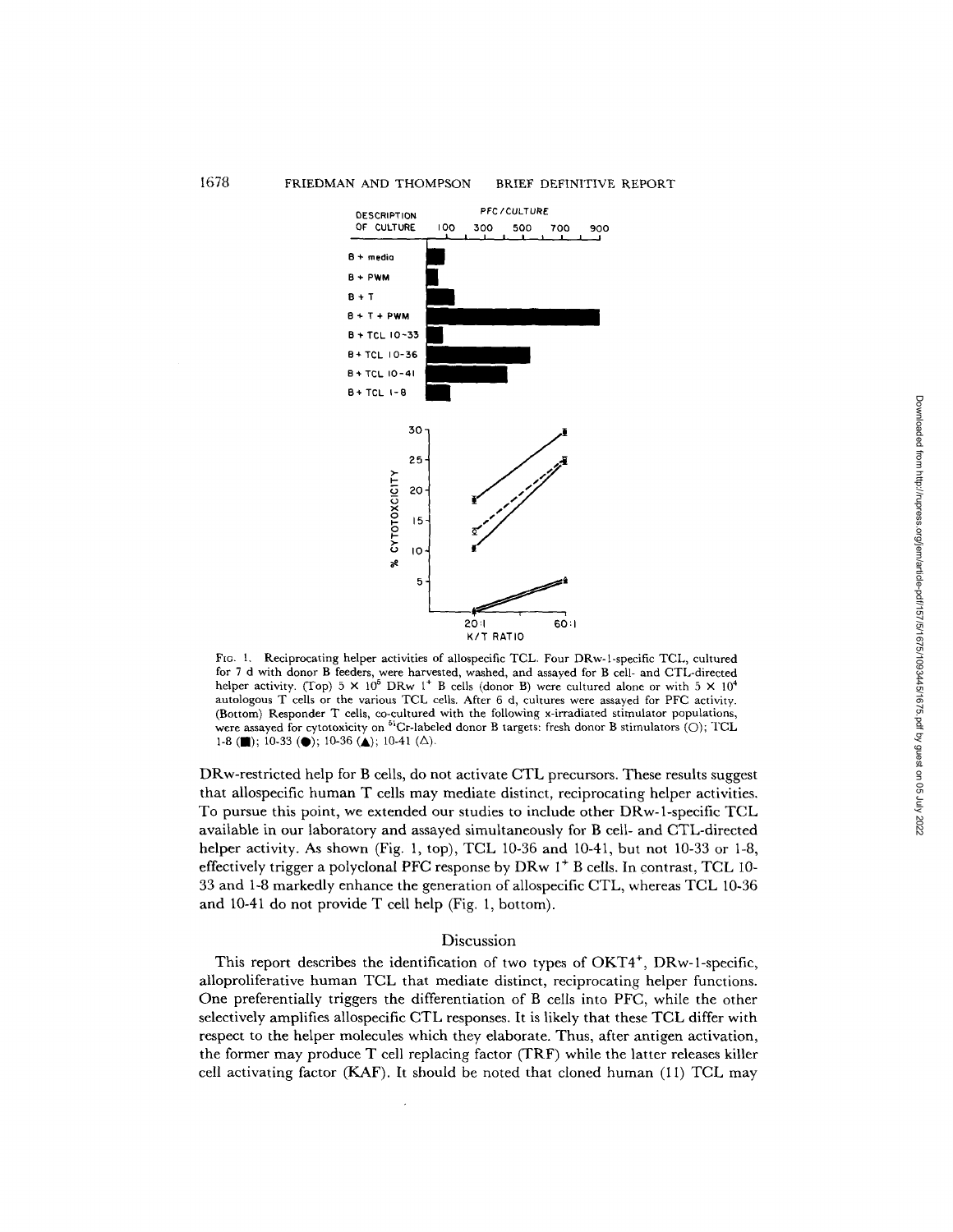elaborate a wide spectrum of immunoregulatory molecules, including TRF and KAF. One might argue, therefore, that the restricted helper functions mediated by our TCL reflect an artifact of long-term in vitro growth that has led to the selective loss of mediator production. We would point out that the functional restrictions described have been a stable characteristic of these TCL since their inception  $>1$  yr ago (8). Moreover, our findings are consistent with reports describing functional heterogeneity within freshly isolated human helper  $T$  cell populations  $(12, 13)$ . For example, Gatenby et al. (13) observed that both Leu  $3^+,3^+$  and Leu  $3^+,3^-$  T cells proliferate during the autologous mixed lymphocyte response, but only the Leu  $3^{+}$ , $8^{-}$  T cells provide help for B cell differentiation. It will be of interest to characterize our TCL with respect to Leu 8 and other monoclonal antibodies that recognize a fraction of the inducer T cell population.

Finally, these findings may be relevant to our understanding of acquired immunodeficiency (AID) syndromes in man. For example, in some patients with common variable hypogammaglobulinemia, T cell-mediated responses are preserved, while in the recently described AID syndrome, patients are markedly deficient with respect to T cell function but have normal or heightened humoral immune responses. Interestingly, both conditions may be characterized by a reduced ratio of T4 to T8 cells in the peripheral blood (14, 15). Conceivably, these diametrically opposed forms of immunodeficiency may result from an acquired defect (e.g., infectious agent) involving one of the helper T cell subsets described in this report, or an immunoregulatory circuit specifically targeted to one of these subsets.

#### Summary

Using a panel of partially cloned, OKT4 ÷, DRw-1-specific, alloproliferative human T cell lines, we have identified two functionally restricted and reciprocating types of helper T cells. One provides major histocompatibility complex-restricted help for plaque-forming cell responses by DRw  $1^+$  allogeneic B cells; the other preferentially amplifies the generation of allospecific cytotoxic T lymphocytes (CTL) from CTL precursors that have been suboptimally triggered by alloantigen.

We wish to thank Dr. Nicole Suciu-Foca for performing the HLA typing of the donors used in this study and Dr. Leonard Chess for his encouragement and help throughout all phases of this work.

*Received for publication 28January 1983.* 

#### References

- 1. Saxon, A., R. H. Stevens, and R. F. Ashman. 1977. Regulation of immunoglobulin production in human peripheral blood leukocytes: cellular interactions. *J. ImmunoL*  118:1872.
- 9. Yarchoan, R., B. R. Murphy, W. Strober, H. S. Schneider, and D. L. Nelson. 1981. Specific anti-influenzae virus antibody production *in vitro* by human peripheral blood mononuclear cells.J. *Immunol.* 127:2588.
- 3. Lane, H. C., D. J. Volkman, G. Whalen, and A. S- Fauci. 1981. In vitro antigen-induced, antigen-specific antibody production in man. Specific and polyclonal components, kinetics, and cellular requirements.J. *Exp. Med.* 154:1043.
- 4. Delfraissy, J. F., P. Galanaud, J. Dormont, and C:. Wallon. 1972. Primary *in vitro* antibody response from human peripheral blood lymphocytes. *J. Immunol.* 118:630.